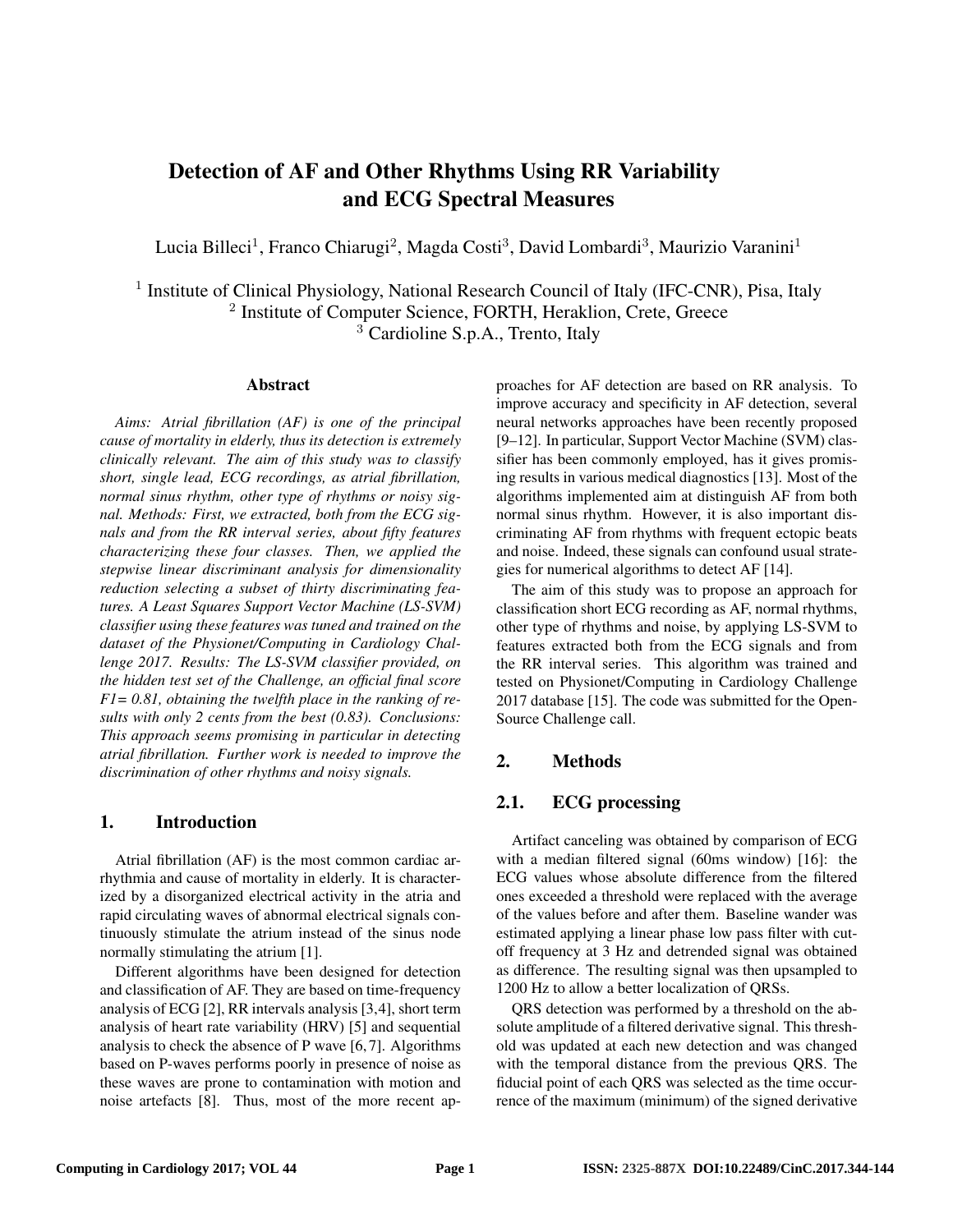signal. The beginning and the end of QRS were estimated by the crossing of derivative through 0.25 threshold.

AF may manifest on the ECG signal as a weak oscillation with frequency in the range 2-10Hz. This oscillatory component may be hidden, in the ECG spectrum, by the high QRST power, therefore a QRST cancelling procedure was applied. This was based on approximating each QRST by Singular Value Decomposition (SVD) method. The signal around each QRS was weighted by a trapezoidal window and stored in the columns of the matrix X, which was decomposed by SVD. A matrix Xr was then rebuilt from the SVD decomposition using a reduced number of eigenvectors (2 or 3). Its columns contains only the signal components which are powerful and synchronous thus they approximated the original signal interval around the QRS. A signal containing almost only the ventricular origin component was obtained by unweighting the estimated QRS segments and connecting them with a straight line. This signal was subtracted from the original ECG obtaining a residual signal where the AF component was enhanced.

## 2.2. Feature extraction and selection

The extracted features can be categorized in three types: 1) computed on the ECG signal, 2) derived from the RR series and 3) obtained combining QRS morphology and rhythm. ANOVA was used for feature pre-selection and tuning, then the stepwise discriminant analysis with Rao' V criterion for feature inclusion was applied to select the final feature set (30 features).

In the following, a generic description of the selected features is reported, for details see the submitted code:

1) the power of the signal obtained as the difference between the preprocessed and the original ECG signal; the spectral power and the peak in the 4-10 Hz band of the residual signal obtained by canceling the QRST complexes; the max, the mean and the standard deviation of the QRS width, obtained as the difference between the QRS offset and onset provided by the QRS detector; features extracted from the SVD of a matrix whose columns contain time aligned QRS samples 150ms before and 200 ms after the QRS reference point;

2) the mean, the min and the max value of the RR intervals; the mean value of the RR intervals below the threshold of 0.7 s and the mean value of RR intervals above the threshold of 1.2 s; the root mean square of the successive differences (RMSSD) [4]; the mean of the absolute weighted successive difference (Mawsd); the coefficient of sample entropy (CoSEn) [14]; the turning point count (TPC) [4]; the Katz Fractal Dimension (KFD) [17];

3) the ratio between the QRS amplitude and the beat prematurity where the beat prematurity was computed in two ways: ratio between the actual RR value and the trimmed mean on a moving window of 5 RR values (AtypBeatPr); ratio between the actual RR value and the successive RR value (AtypBeatPr1).

Some of the extracted measures were log-transformed to get a more symmetrical distribution.

## 2.3. Classification

In this study, we applied the LS-SVM classifier proposed by Suykens [18] which is derived from the Vapnik's SVM classifier [19]. The binary LS-SVM is formulated as

$$
\min_{\mathbf{w}, b, \xi_i} \left( \|\mathbf{w}\|^2 + \gamma \sum_{1}^{n} \xi_i^2 \right)
$$

subject to the equality constraints

 $y_i\left[\mathbf{w}^T\varphi\left(\mathbf{x}_i\right)+b\right]=1-\xi_i$  for i=1,..,n

where  $\mathbf{w} \in \mathbb{R}^n$  are the hyperplane coefficients,  $\mathbf{x}_i$  is of the i-th feature vector,  $y_i$  is the target class,  $b \in \mathbb{R}$  and  $\gamma \in \mathbb{R}_0^+$ . The function  $\varphi : \mathbb{R}^m \to \mathbb{R}^n$  maps the feature  $\mathbf{x}_i \in \mathbb{R}^m$  to the high dimensional space  $\mathbb{R}^n$ . The regularization parameter  $\gamma$  weights the sum of the squared classification error  $\xi^2$ such that misclassifications can be tolerated. This parameter trades off classification errors versus a smooth decision surface.

LS-SVM involves a least squares cost function with equality constraints so the solution can be obtained by solving a system of linear equations in the transformed space. Defining a positive definite kernel

$$
k(\mathbf{x}_i, \mathbf{x}_j) = \varphi(\mathbf{x}_i)^T \varphi(\mathbf{x}_j)
$$
  
the LS-SVM classifier formulation results:  

$$
y(\mathbf{x}) = sign \left[ \sum_{i=1}^{n} \alpha_i y_i K(\mathbf{x}, \mathbf{x}_i) + b \right]
$$

1 The chosen kernel function  $K(\cdot, \cdot)$  was the radial basis function (RBF):  $K(\mathbf{x}, \mathbf{x}_i) = \exp \left[-\left\|\mathbf{x} - \mathbf{x}_i\right\|^2 / \sigma^2\right]$ 

1

The multiclass categorization problem is solved by a set of binary classifiers. We chose the "one-versus-one" coding [20], consisting in a set of  $m (m - 1) / 2$  binary classifiers, each discriminating between two classes. We used the LS-SVM toolbox [18] (LS-SVMlab) which provides a tuning function aimed at optimizing, for every binary classifier, the regularization parameter  $\gamma$  and the parameter  $\sigma^2$ of the RBF kernel. Crossvalidation (10 fold) was applied.

#### 3. Results

#### 3.1. Feature discriminant power

According to the ANOVA analysis, in the multiclass comparison, the CoSEn (F=1708) and the Mawsd (F=1533) were the features with the most discriminant power.

In particular, performing every between classes ANOVA, Mawsd had the maximal F in discriminating normal and AF rhythms (F=8136) while the CoSEn was the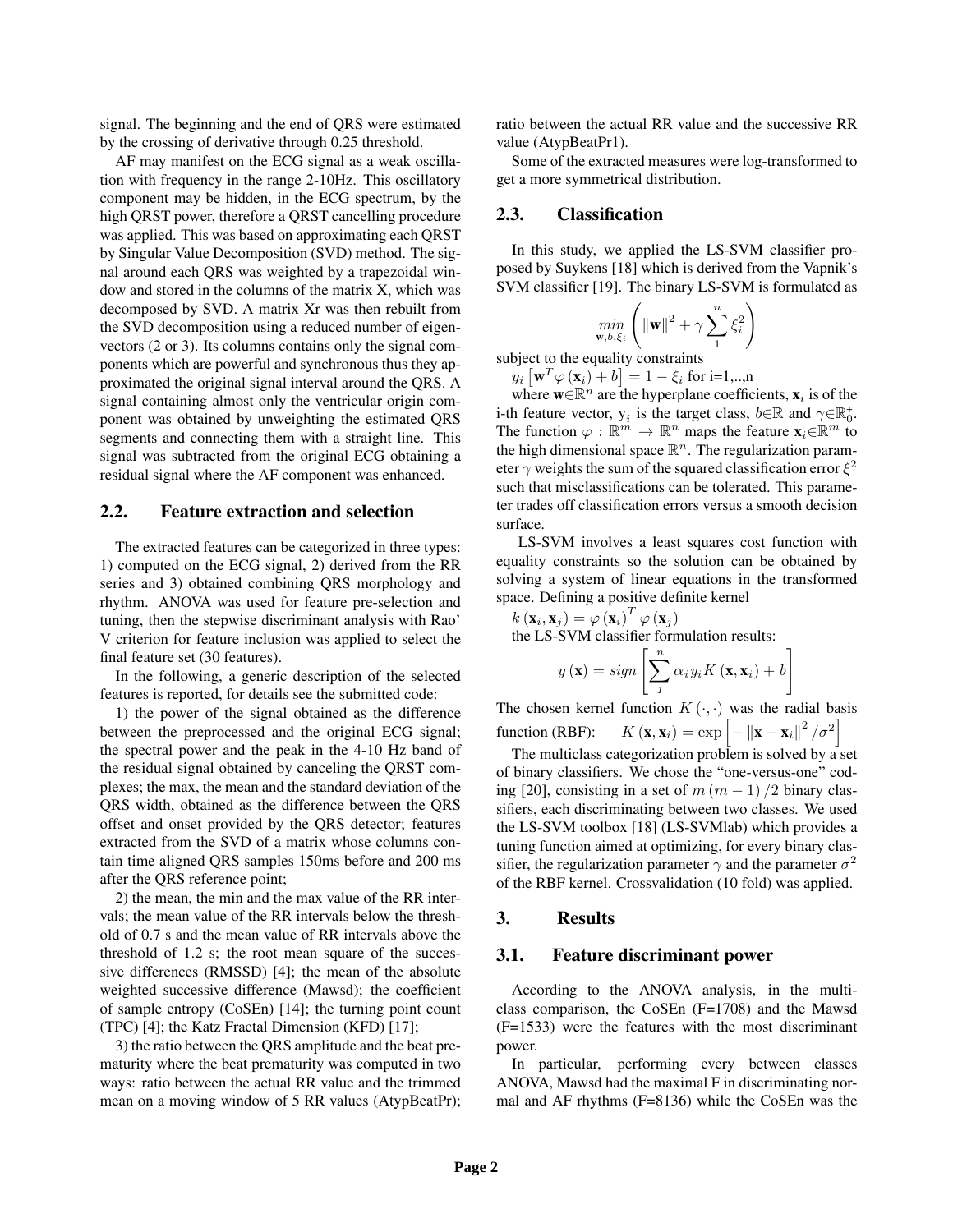most powerful in discriminating between AF and other rhythms  $(F = 2143)$  as shown in the histograms in Figure 1 and Figure 2. KFD was the most powerful in the discrimination between normal and other rhythms (F=1705) as observed in Figure 3. In all the figures, the areas of the histograms for each class are normalized to one, so the amplitudes estimate the class-conditional probability densities.



Figure 1. Histograms of Mawsd for normal (N) and atrial fibrillation (A) rhythms.



Figure 2. Histograms of CoSEn for atrial fibrillation (A) and other (O) rhythms.

### 3.2. Least Squares SVM

The LS-SVM classifier provided the following performance on the training set (before the final relabeling of the dataset records [15]): F1 Normal rhythm= 0.94; F1 AF rhythm:  $0.91$ ; F1 Other rhythm= 0.86; Global F1= 0.90 [15]; (F1 Noisy rec= 0.78). The confusion matrix obtained on the training set is reported in Table 1.

Our software was uploaded to the challenge website for testing. The global F1 score, on the hidden test data set, after the final relabeling, resulted 0.81 obtaining the twelfth place in the ranking of results with only 2 cents from the best (0.83).



Figure 3. Histograms of KFD for normal (N) and other (O) rhythms.

Table 1. Confusion matrix on training set. N: normal, A: atrial fibrillation, O: other, P: noisy, e: estimated.

|   | eN   | eA  | eO   | eP  |
|---|------|-----|------|-----|
|   | 4946 | 6   | 85   | 13  |
| А | 32   | 658 | 43   |     |
| O | 474  | 33  | 1939 | 10  |
| P | 66   |     | 13   | 200 |

#### 4. Discussion and conclusion

In this study, we proposed an approach for discriminating between normal, AF, other rhythms and noisy ECG records. We extracted measures from the overall ECG signal, from each QRS and from the RR series for a better characterization and discrimination of the different rhythms.

The high efficiency of CoSEn in detecting AF, which is related to the increased atrial signal irregularity, confirms previous studies [12,21]. Moreover, we observed that CoSEn is the most powerful feature in multi-class discrimination and in the discrimination between AF and other rhythms.

We also introduced a novel feature, the Mawsd, which showed the highest discriminant power in the discrimination between AF and normal rhythms and a high discriminant power in multi-class discrimination.

The problem of discriminating between normal and other rhythms was the most complex. Among the features computed, the KFD appeared to be the most discriminant one, which could be due to the higher fractal properties of RR series with ectopic beats [22].

The application of the LS-SVM classifier on the training set provided quite high performance. In particular, as it can be observed from the confusion matrix, the classifier seems particularly efficient in discriminating between normal from AF rhythms and AF from other rhythms while it